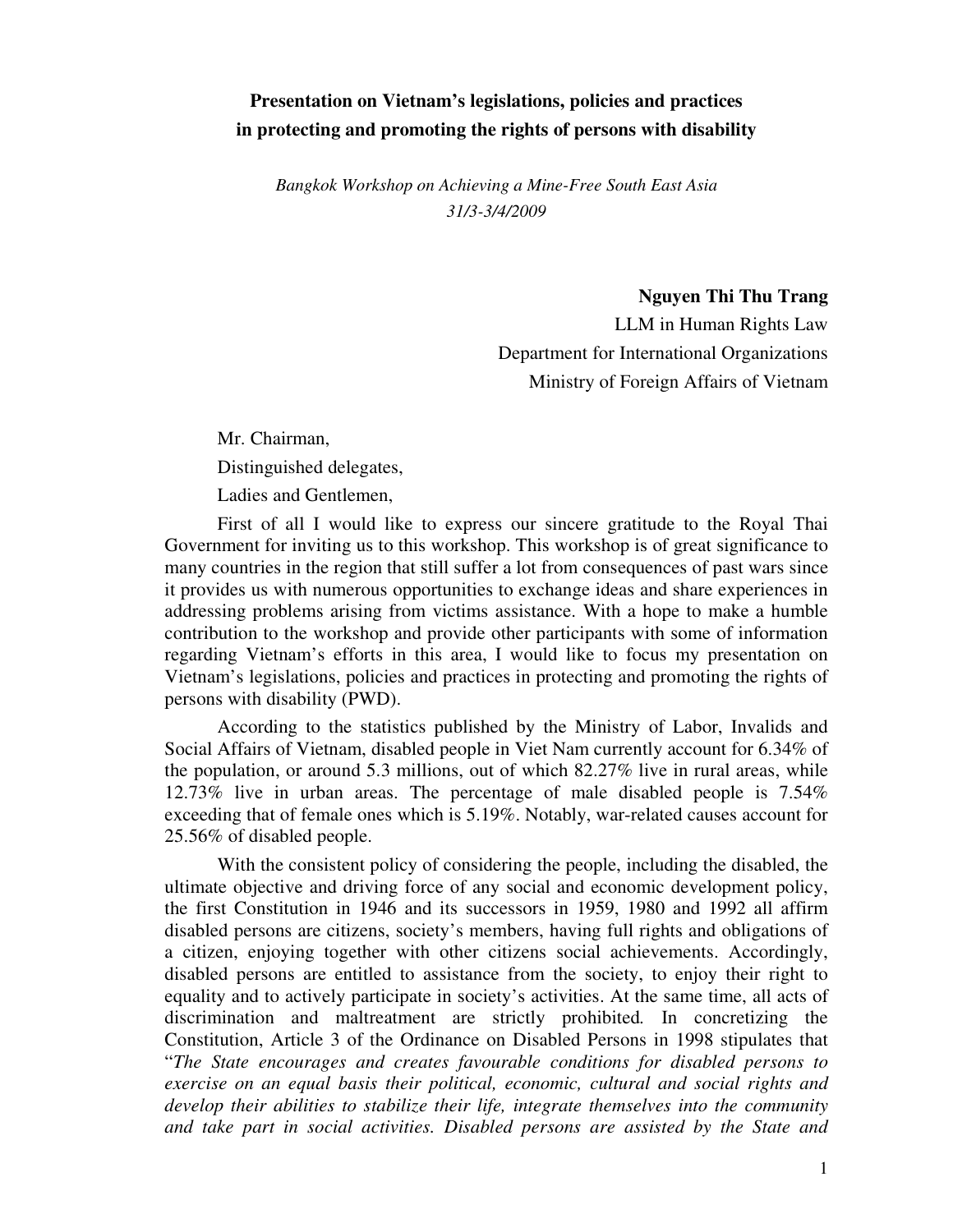*society in healthcare and functional rehabilitation, in creation of suitable jobs and are eligible to other rights as prescribed by law"*. The Ordinance also stipulates responsibilities of State, society and family vis-à-vis disabled persons, rights and obligations of disabled persons, covering a wide range of issues such as health care, education, vocational training and employment, cultural and sport activities and the use of public utility works of the disabled persons. The Government and related Ministries have issued many documents giving guidelines for the implementation of the Ordinance. In addition, numerous sectorial laws such as Labour Code, Law on Education, Law on Vocational Training, Law on the Protection, Care and Education of Children, Law on Judicial Assistance, Law on Technology and Information, etc, also have chapters, sections and articles on entitlements, policies and solutions on the provision of assistance for persons with disability. Vietnam is currently working on the Law on the Handicapped as well as studying next steps to ratify the Convention on the Rights of Persons with Disability.

Under this legal framework, many organisations of and for disabled persons have been established and are vigorously developing at national and local levels. The National Coordinating Committee on Disability (NCCD) was established in 2001 with 30 members, including Ministries and agencies at national level. In 2003, Viet Nam Association of Businesses and Enterprises of Disabled Peoples (VABED) was set up. There are also nearly 300 societies, associations, organisations, clubs, groups of and for disabled persons at national, local and grassroots levels.

In practice, many activities in areas of advocacy, training of personnel and assistance for disabled persons have been undertaken in recent years, contributing to the increased awareness of families, communities, local governments, and disabled persons themselves on their equal rights in participating in social activities. Disabled persons gradually acknowledge their status as recognised by the law, overcome their complexes to become socially included and have made positive contributions in political, economic and social lives of the country.

It is estimated that around 10,000 persons with disability in Vietnam have received livelihood allowance from the State and are cared for in over 400 public and non-public social protection facilities.

In the last 10 years, over 300,000 disabled people enjoyed functional rehabilitation through corrective surgeries and received free corrective devices; over 20,000 people with mobility disability have been provided with devices such as wheelchairs, prosthetic limbs; tens of thousands of children have undergone corrective surgeries and received rehabilitation assistance. Apart from 30 corrective and rehabilitation centres and facilities, the community-based rehabilitation network has been developed in 46 out of 64 provinces and cities, providing training to 74.1% of families with disabled persons and assisted 44.2% of disabled people in social reintegration. Almost all national and provincial hospitals have rehabilitation wards. At present, the ratio of disabled people accessing health services is 63%.

With regard to education and vocational training, Viet Nam is developing an integrated education model, converting textbooks into Braille, developing a system of sign languages and unified the writing system for the blind. The number of children with disabilities enrolled in secondary and tertiary education increases each year, many of them excel in their studies. Up to now, there are approximately 100 vocational centers for persons with disabilities and 35,000 people receive vocational training.